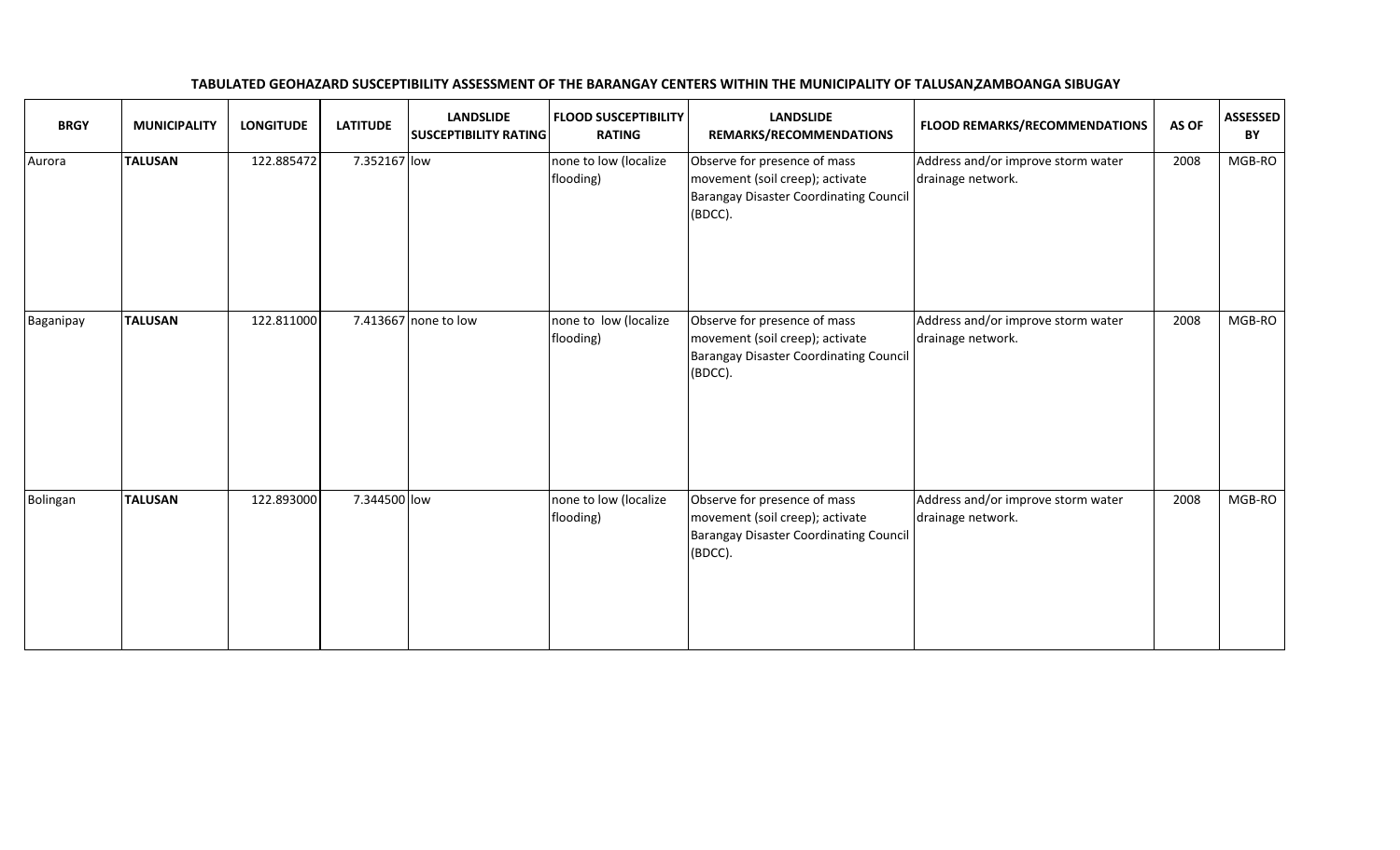| Bualan     | <b>TALUSAN</b> | 122.895028 | 7.349917 low |                      | none to low (localize<br>flooding) | Observe for presence of mass<br>movement (soil creep); activate<br><b>Barangay Disaster Coordinating Council</b><br>(BDCC). | Address and/or improve storm water<br>drainage network. | 2008 | MGB-RO |
|------------|----------------|------------|--------------|----------------------|------------------------------------|-----------------------------------------------------------------------------------------------------------------------------|---------------------------------------------------------|------|--------|
| Cawilan    | <b>TALUSAN</b> | 122.857278 | 7.339583 Low |                      | none to low (localize<br>flooding) | Observe for presence of mass<br>movement (soil creep); activate<br><b>Barangay Disaster Coordinating Council</b><br>(BDCC). | Address and/or improve storm water<br>drainage network. | 2008 | MGB-RO |
| Florida    | <b>TALUSAN</b> | 122.819694 |              | 7.423111 none to low | none to low (localize<br>flooding) | Observe for presence of mass<br>movement (soil creep); activate<br><b>Barangay Disaster Coordinating Council</b><br>(BDCC). | Address and/or improve storm water<br>drainage network. | 2008 | MGB-RO |
| Kasigpitan | <b>TALUSAN</b> | 122.896222 | 7.364389 low |                      | none to low (localize<br>flooding) | Observe for presence of mass<br>movement (soil creep); activate<br><b>Barangay Disaster Coordinating Council</b><br>(BDCC). | Address and/or improve storm water<br>drainage network. | 2008 | MGB-RO |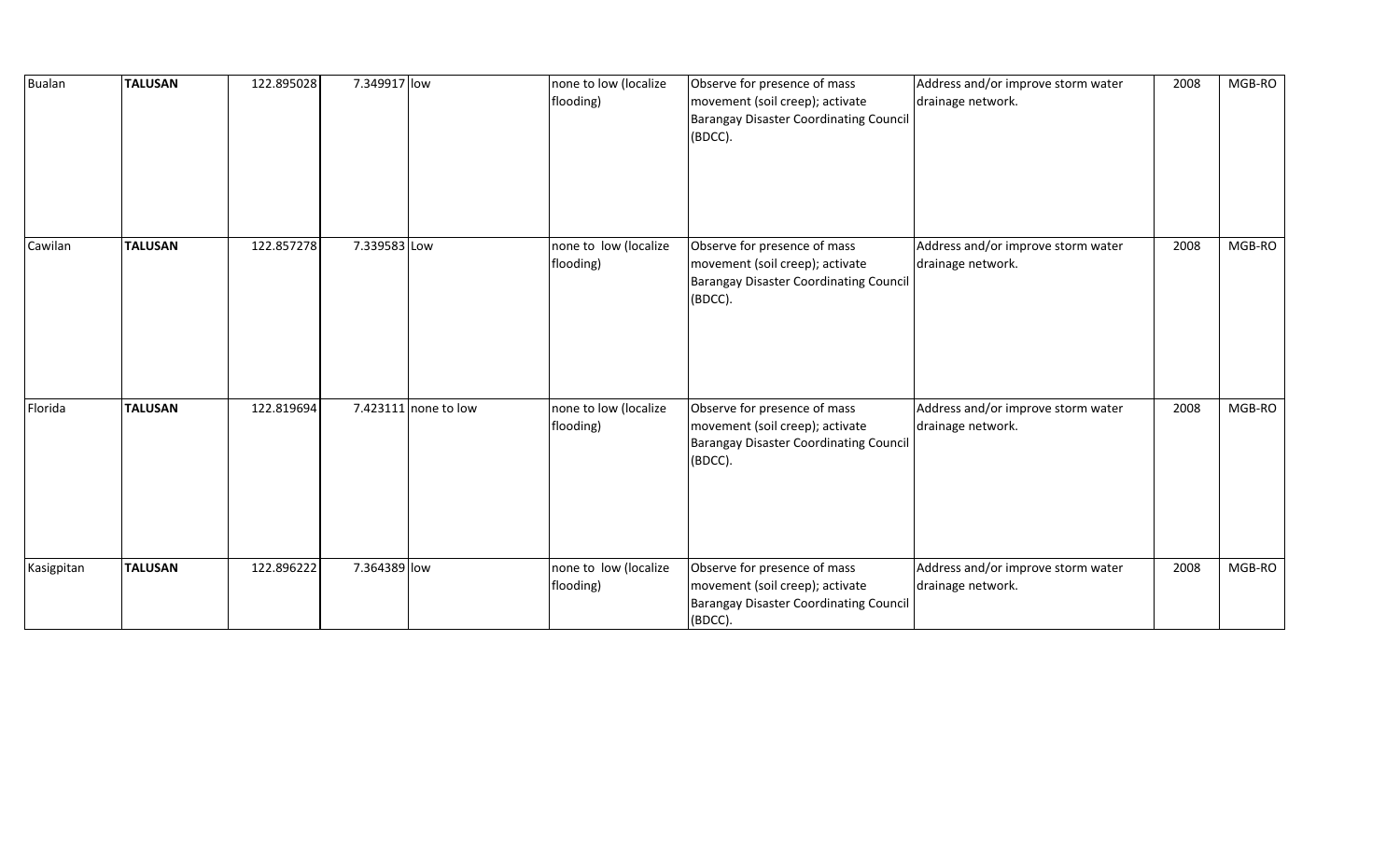| Laparay                | <b>TALUSAN</b> | 122.819944 | 7.398528 none to low | none to low (localize<br>flooding)               | Observe for presence of mass<br>movement (soil creep); activate<br><b>Barangay Disaster Coordinating Council</b><br>(BDCC). | Address and/or improve storm water<br>drainage network.                                                                                                                        | 2008 | MGB-RO |
|------------------------|----------------|------------|----------------------|--------------------------------------------------|-----------------------------------------------------------------------------------------------------------------------------|--------------------------------------------------------------------------------------------------------------------------------------------------------------------------------|------|--------|
| Mahayahay              | <b>TALUSAN</b> | 122.826667 | 7.409083 none to low | none to low (localize<br>flooding)               | Observe for presence of mass<br>movement (soil creep); activate<br><b>Barangay Disaster Coordinating Council</b><br>(BDCC). | Address and/or improve storm water<br>drainage network.                                                                                                                        | 2008 | MGB-RO |
| Moalboal               | <b>TALUSAN</b> | 122.873194 | 7.318583 none to low | high (coastal flooding;<br>storm surge; tsunami) | Observe for presence of mass<br>movement (soil creep); activate<br><b>Barangay Disaster Coordinating Council</b><br>(BDCC). | Develop an early warning device/system<br>intended for coastal hazard; Observe for<br>rapid increase/decrease in sea level;<br>Identify evacuation and/or relocation<br>sites. | 2008 | MGB-RO |
| Poblacion<br>(Talusan) | <b>TALUSAN</b> | 122.807056 | 7.427444 none to low | none to low (localize<br>flooding)               | Observe for presence of mass<br>movement (soil creep); activate<br><b>Barangay Disaster Coordinating Council</b><br>(BDCC). | Address and/or improve storm water<br>drainage network.                                                                                                                        | 2008 | MGB-RO |